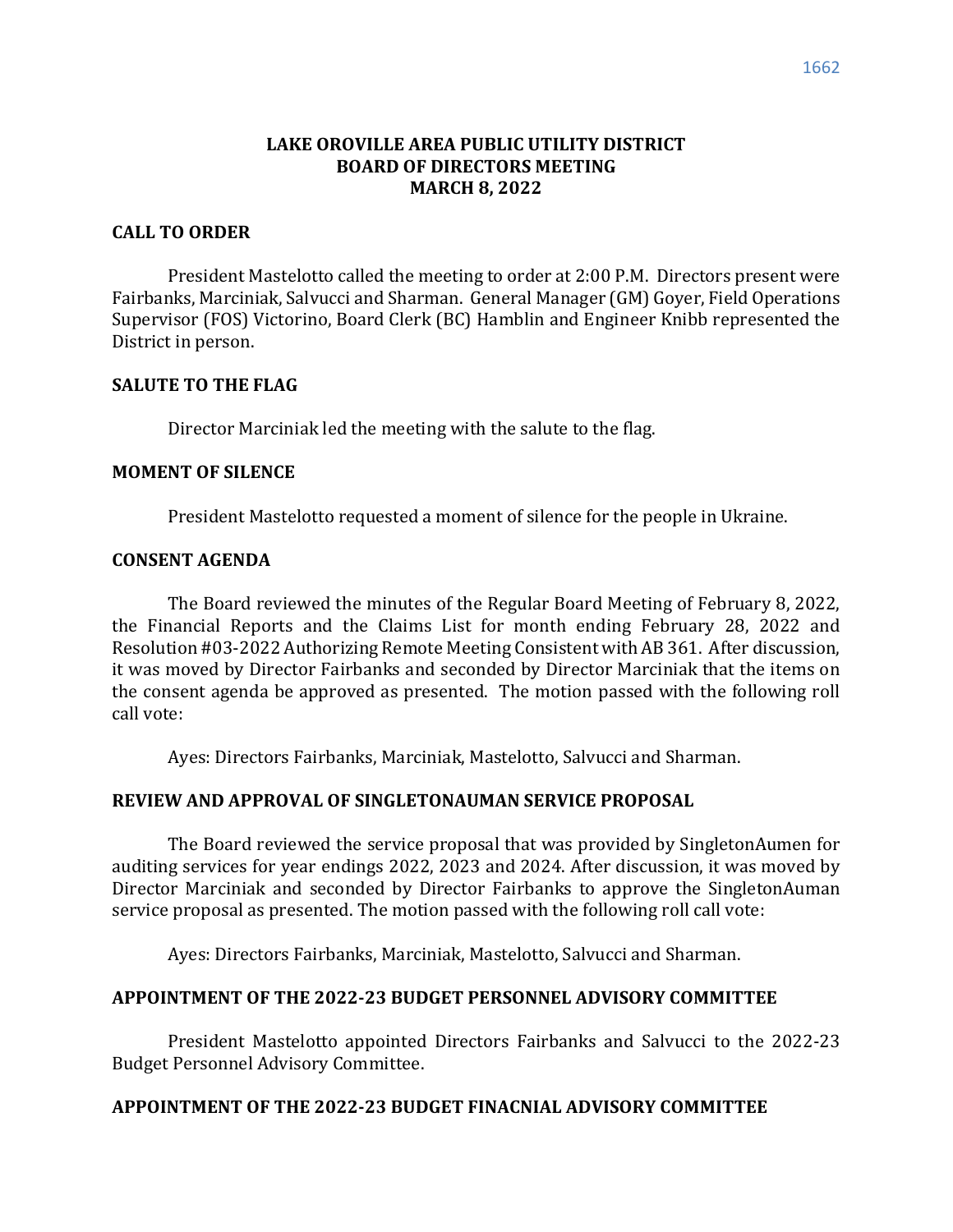President Mastelotto appointed herself and Director Marciniak to the 2022-23 Budget Advisory Committee.

## **REVIEW AND APPROVAL OF THE LEFT COAST SCANNING DIGITAL SOLUTIONS PROPOSAL**

GM Goyer explained the need to improve our document management and record retention systems. The proposal from Left Coast Scanning Digital Solutions covers the scanning, naming, archiving and destroying of all District records as per our Board Policy #3060. After discussion, it was moved by Director Marciniak and seconded by Director Mastelotto to approve the Left Coast Scanning Digital Solutions proposal not to exceed \$90,000.00. The motion passed with the following roll call vote:

Ayes: Directors Fairbanks, Marciniak, Mastelotto, Salvucci and Sharman

#### **REVIEW AND APPROVAL OF THE LASERFICHE CLOUD PROPOSAL**

GM Goyer explained Laserfiche Cloud is the software that will allow all the scanned documents to be utilized efficiently by the District. After discussion, it was moved by Director Mastelotto and seconded by Director Salvucci to approve the Laserfiche Cloud proposal not to exceed \$4,900.00. The motion passed with the following roll call vote:

Ayes: Directors Fairbanks, Marciniak, Mastelotto, Salvucci and Sharman

## **REVIEW AND APPROVAL OF BOARD POLICY #3055 "DISPOSAL OF SURPLUS PROPERTY OR EQUIPMENT"**

GM Goyer presented the proposed amendment to Board Policy #3055 "Disposal of Surplus Property or Equipment". After discussion, it was moved by Director Fairbanks and seconded by Director Salvucci to approve the amended Board Policy #3055 "Disposal of Surplus Property or Equipment". The motion passed with the following roll call vote:

Ayes: Directors Fairbanks, Marciniak, Mastelotto, Salvucci and Sharman

## **REVIEW AND APPROVE BUDGET AMENDMENT TO CAPITAL EXPENDITURE LINE FOR THE COST OF A NEW MANAGER VEHICLE**

GM Goyer presented the need for a new vehicle to replace the existing manager's vehicle. The existing manager's vehicle has high mileage and is experiencing mechanical failures. An increase of \$55,000.00 to the capital expenditure budget line is requested to purchase a new vehicle. After discussion, it was moved by Director Fairbanks and seconded by Director Salvucci to approve an increase of \$55,000.00 to the capital expenditure budget line for the purchase of a new vehicle. The motion passed with the following roll call vote: